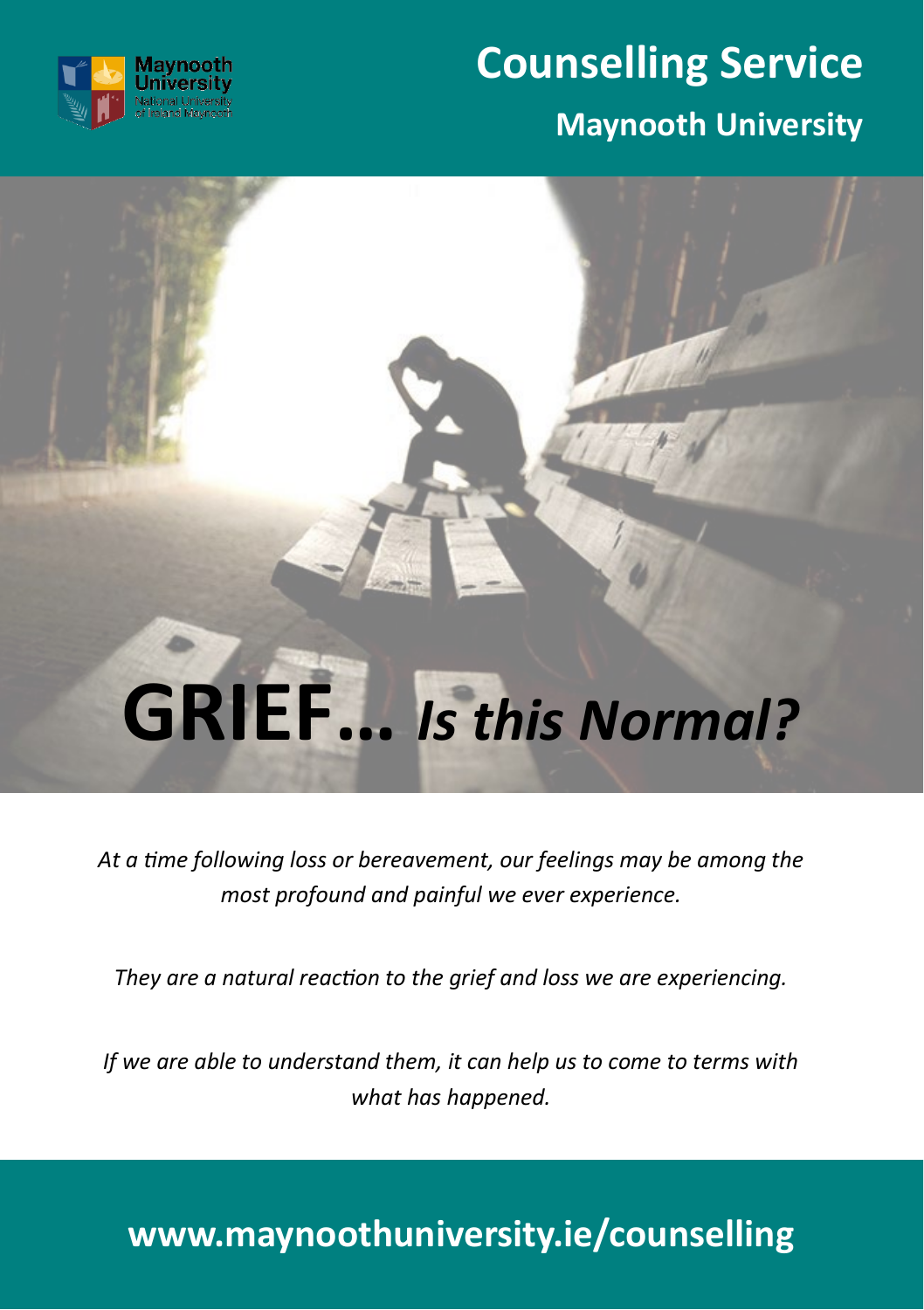| <b>EMOTION</b>    | <b>REACTION</b>                                                                                                                                                                                                                                                                                                                                           |
|-------------------|-----------------------------------------------------------------------------------------------------------------------------------------------------------------------------------------------------------------------------------------------------------------------------------------------------------------------------------------------------------|
| <b>NUMBNESS</b>   | You may not feel much at first, due to the shock, and you may feel bad<br>about this.                                                                                                                                                                                                                                                                     |
| <b>DISBELIEF</b>  | You may not be able to believe the person really has died; you may find<br>yourself looking for them in familiar places or you think you have seen them                                                                                                                                                                                                   |
| <b>YEARNING</b>   | You may ache with longing to be able to put the clock back and to be with<br>your friend and loved one again.                                                                                                                                                                                                                                             |
| <b>SADNESS</b>    | You may feel "down" and tearful.                                                                                                                                                                                                                                                                                                                          |
| <b>ANGER</b>      | At whoever or whatever seems responsible for the death and want to<br>blame them; at "Life" or "God" for the injustice and unfairness of it; at the<br>dead person (which is more difficult to accept) for leaving or abandoning<br>you; at other people for continuing to have fun, for appearing trivial or for<br>not understanding your feelings.     |
| <b>GUILT</b>      | Regretting things you said or did not say, things you did or did not do; for<br>surviving and being alive when they are not; for feeling relief eg; at the<br>death of someone who was ill and suffering.                                                                                                                                                 |
| <b>FEAR</b>       | At death's shadow having passed so close to you; at your sense of your own<br>mortality, causing you anxiety and panic; of harm to yourself or others close<br>to you; of "going mad", of being overwhelmed by your feelings; of not being<br>able to cope; of losing hold of the image or memory of the person who<br>died.                              |
| <b>SHAME</b>      | For being seen as helpless and emotional (eg; crying) or for not being<br>emotional; for feeling you are burdening friends and others with your<br>unhappiness; for envying others who have not suffered your loss.                                                                                                                                       |
| <b>LONELINESS</b> | Feeling isolated by your grief: either wanting to avoid other people, or<br>feeling avoided by them; feeling no-one can understand what you are going<br>through; feeling that the loss has left a hole in your life and in you that will<br>never be filled.                                                                                             |
| <b>APATHY</b>     | No motivation to do anything and no concentration, so unable to do your<br>work.                                                                                                                                                                                                                                                                          |
| <b>DEPRESSION</b> | You may begin to feel hopeless and in despair; you may feel that life is<br>meaningless and pointless; you may feel that there is no future for you to<br>look forward to; worry that you will never feel "all right" again; if you start<br>thinking about suicide or if you feel you are becoming depressed arranging<br>to see your GP may be helpful. |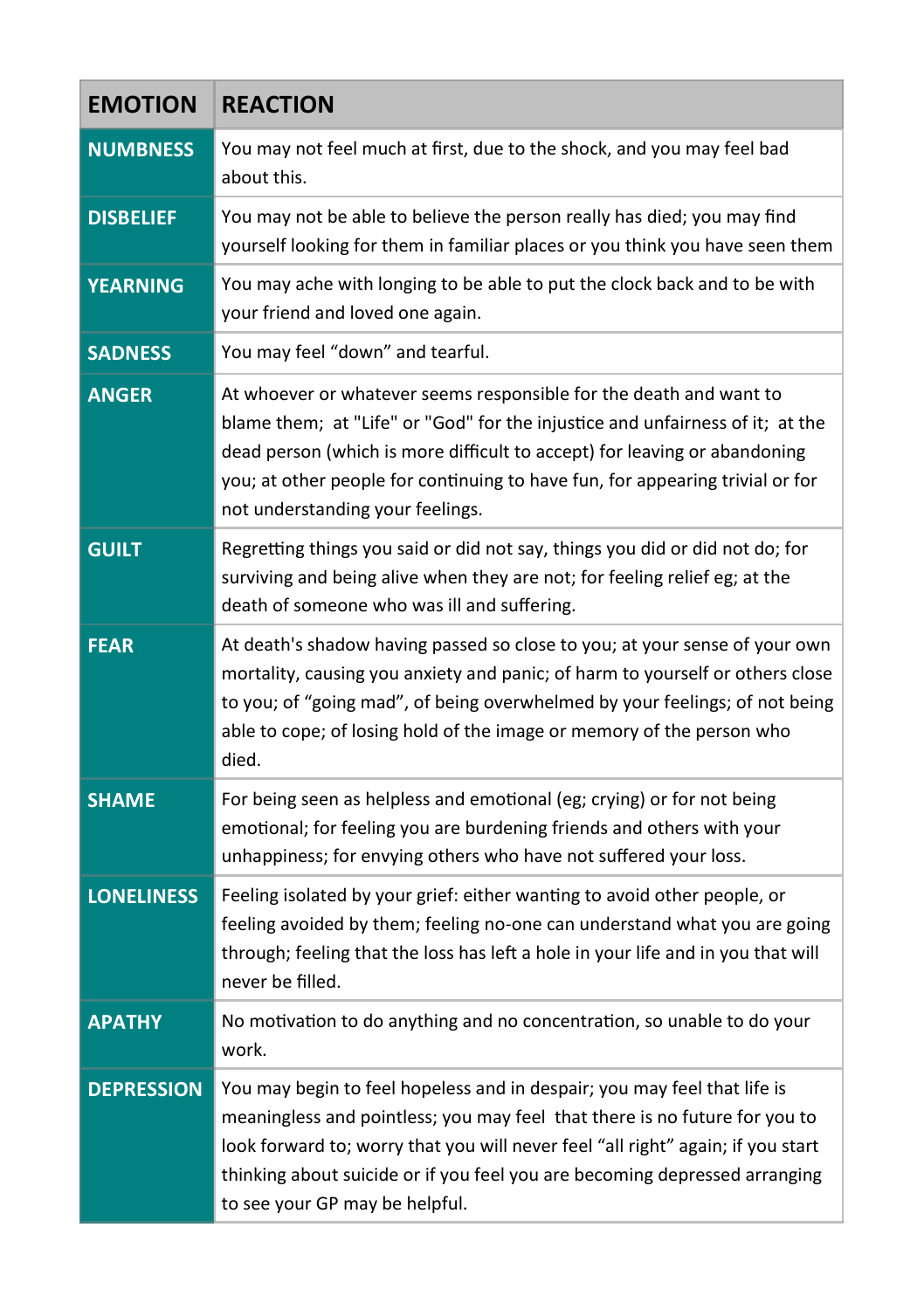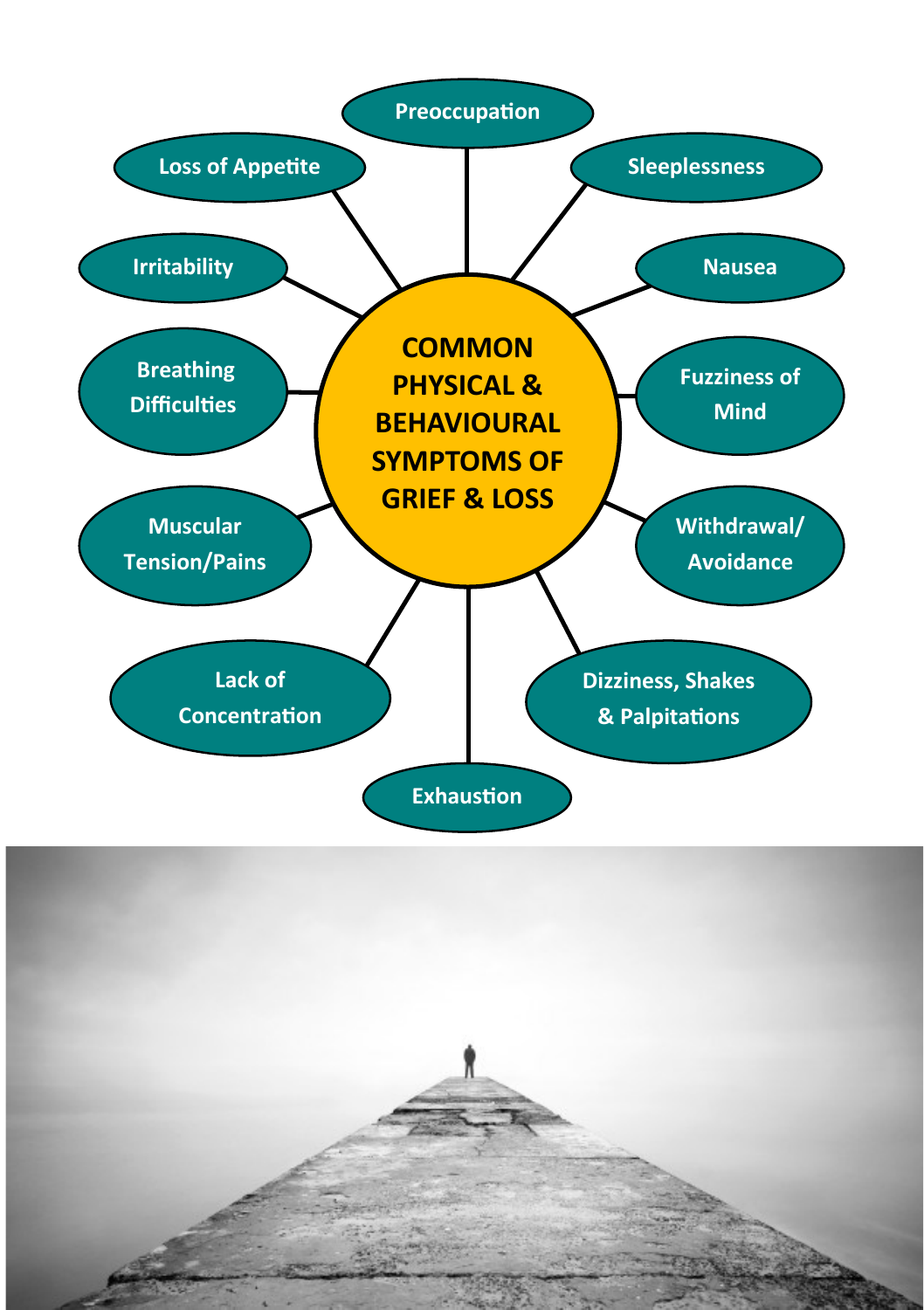### **Common Physical and Behavioural Symptoms of Grief and Loss**

| <b>SYMPTOM</b>                                        |                                                                                                          |
|-------------------------------------------------------|----------------------------------------------------------------------------------------------------------|
| <b>EXHAUSTION</b>                                     | Due to being emotionally drained and worn out, or                                                        |
| <b>SLEEPLESSNESS</b>                                  | You feel restless and your mind races and keeps you<br>awake;<br>Bad dreams disturb you in the night;    |
| <b>LOSS OF APPETITE</b>                               | you may lose interest in eating, appetite diminishes;                                                    |
| <b>IRRITABILITY</b>                                   | You may feel easily annoyed and irritated by small                                                       |
| <b>PREOCCUPATION</b>                                  | Incessant thoughts about the person and his/her<br>death                                                 |
| <b>LACK OF</b><br><b>CONCENTRATION</b>                | Find it hard to focus on things for any length of time,<br>feeling distracted.                           |
| <b>FUZZINESS OF MIND</b>                              | You cannot think clearly or remember things.;                                                            |
| <b>BREATHING</b><br><b>DIFFICULTIES</b>               | Anxiety or panic attacks;<br>Shortness of breath;                                                        |
| <b>MUSCULAR TENSIONS/</b><br><b>PAINS</b>             | Headaches, neck ache, back ache, muscle pains;                                                           |
| <b>DIZZINESS, SHAKES &amp;</b><br><b>PALPITATIONS</b> | These are stress and anxiety symptoms;                                                                   |
| <b>NAUSEA</b>                                         | actual nausea or just feeling the sensation of getting                                                   |
| <b>WITHDRAWAL/</b><br><b>AVOIDANCE</b>                | Finding it hard to be around others, to engage<br>socially, or experience a lack of interest or pleasure |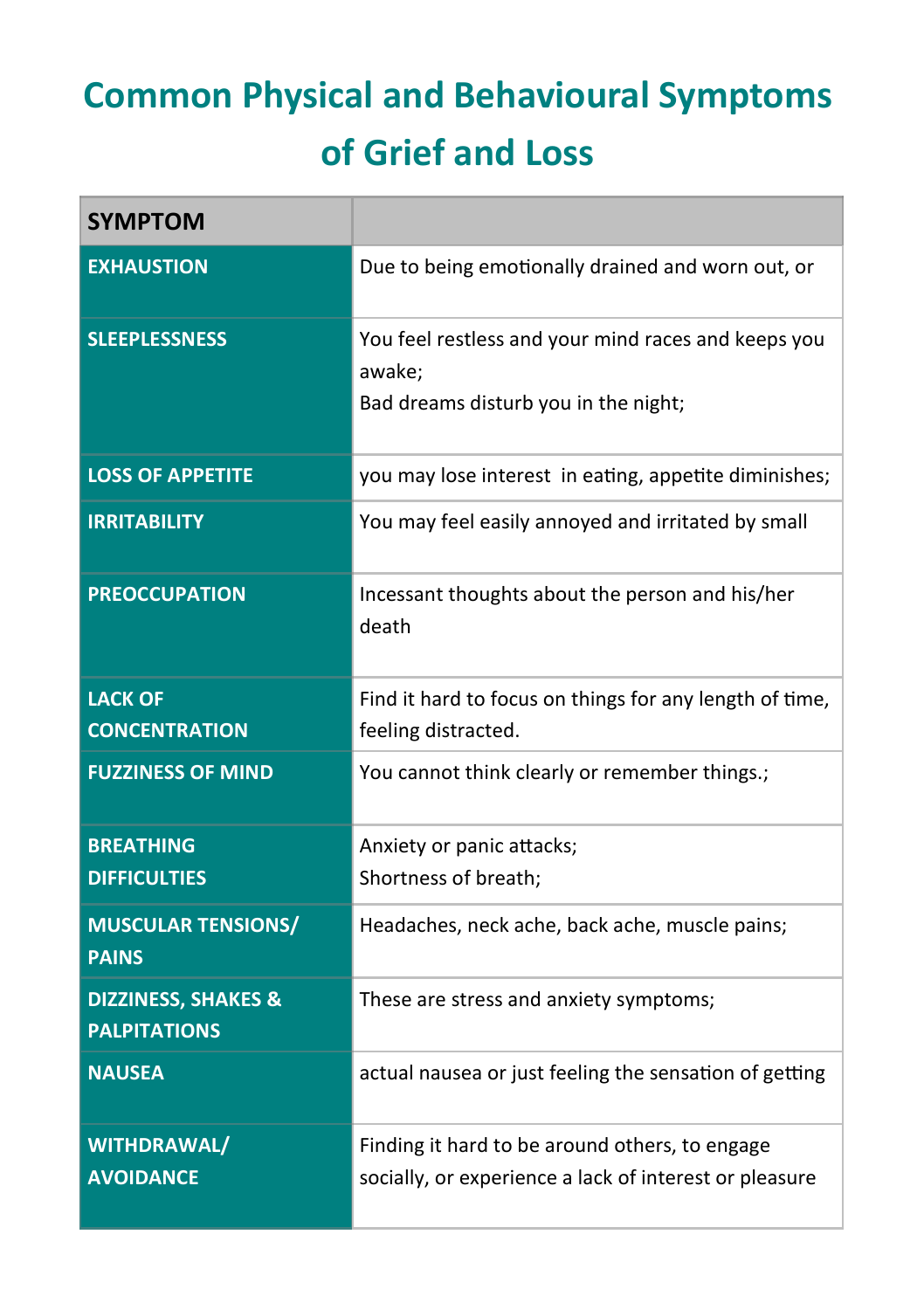#### **Factors that may influence the Grief Process**

Grief is not an isolated event and there are many factors that may influence your experience of grief and subsequent coping.

Such factors include:

- $\Rightarrow$  Past experience of loss
- $\Rightarrow$  Personal coping strategies, inner strengths and resources
- $\Rightarrow$  Nature of your relationship to the deceased
- $\Rightarrow$  Role deceased played in your life
- $\Rightarrow$  Unfinished business with the deceased
- $\Rightarrow$  Emotional investment in the deceased
- $\Rightarrow$  Circumstances leading up to and surrounding the death
- $\Rightarrow$  Being unprepared for the death or impact of sudden death
- $\Rightarrow$  Amount of help/support available to you
- $\Rightarrow$  Implication of death for you and your family
- $\Rightarrow$  Changed role in life due to the death of a significant other
- $\Rightarrow$  Meaning of death for you/your religious/spiritual beliefs

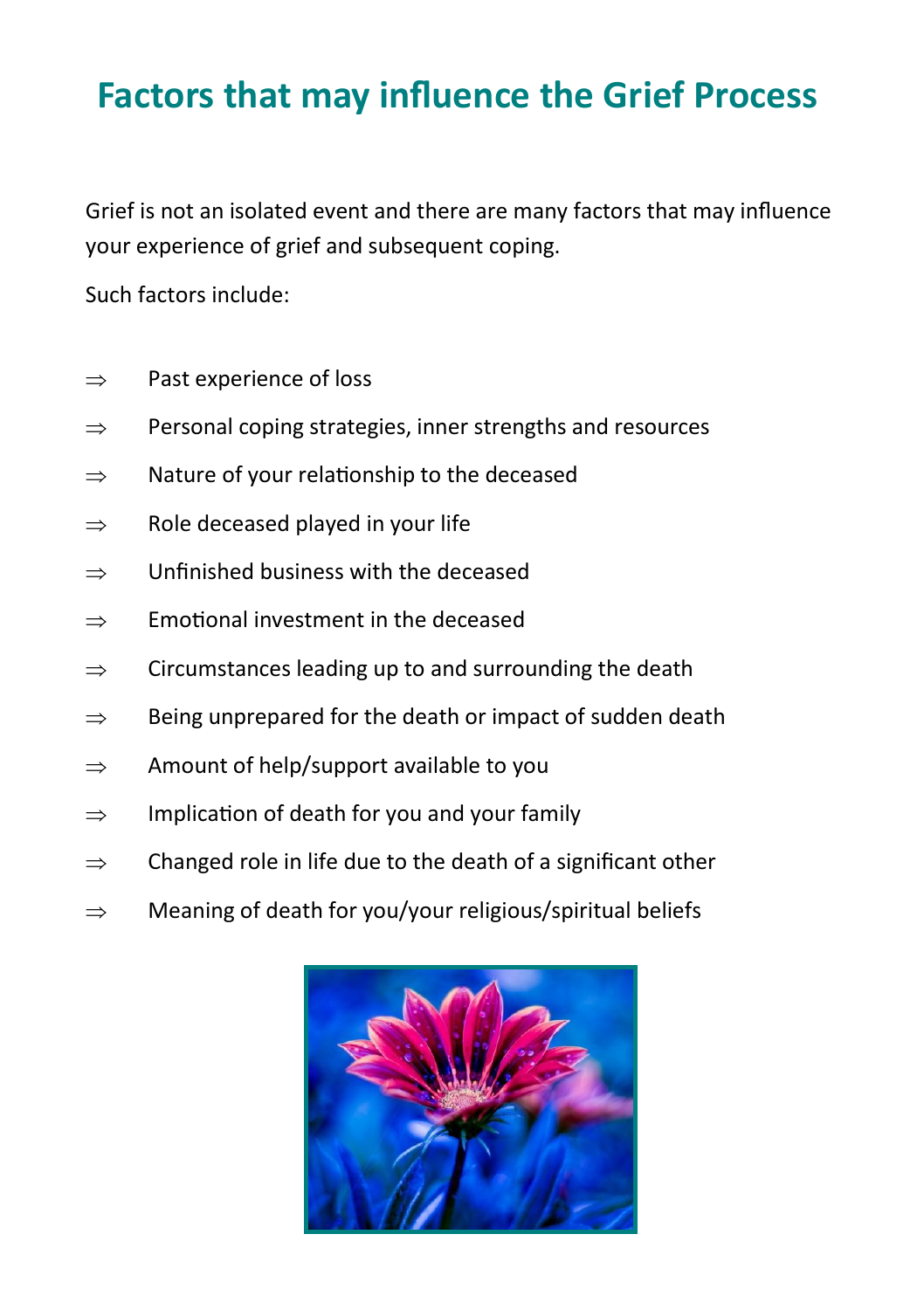| <b>COPING</b><br><b>SKILLS</b>           |               | <b>WHAT CAN HELP</b>                                                                                                                                                      |
|------------------------------------------|---------------|---------------------------------------------------------------------------------------------------------------------------------------------------------------------------|
| <b>Talking About</b><br><b>Your Loss</b> | $\Rightarrow$ | With someone you trust eg; friend, relative,<br>tutor, chaplain, counsellor;                                                                                              |
|                                          | $\Rightarrow$ | Share your feelings and thoughts with them;                                                                                                                               |
|                                          | $\Rightarrow$ | You may need to go through these again and again<br>before you feel ready to move on-this is natural.                                                                     |
| <b>Expressing</b><br>Your                | $\Rightarrow$ | Crying is a natural response to unhappiness and<br>brings relief;                                                                                                         |
| <b>Emotions</b>                          | $\Rightarrow$ | Often we hold back our tears, afraid of seeming<br>weak, and imprison the grief inside us;                                                                                |
|                                          | $\Rightarrow$ | Through some other outlet that feels right for you<br>such as: writing (poems, letters, diary), painting,<br>modelling, playing music or sports;                          |
|                                          | It helps to:  |                                                                                                                                                                           |
|                                          | $\Rightarrow$ | Express your feelings;                                                                                                                                                    |
|                                          | $\Rightarrow$ | Talk to those who care;                                                                                                                                                   |
|                                          | $\Rightarrow$ | Give yourself time;                                                                                                                                                       |
| <b>Remembering</b>                       | $\Rightarrow$ | Keeping a memento (a photograph, a piece of<br>clothing, a special CD - or anything you treasure) can<br>help your sense of staying close to the person you<br>have lost; |
|                                          | $\Rightarrow$ | Making time to be with your memories of them on<br>birthdays and anniversaries;                                                                                           |
|                                          | $\Rightarrow$ | Visiting places which remind you of them and times<br>you spent together;                                                                                                 |
|                                          | Try not to:   |                                                                                                                                                                           |
|                                          | $\Rightarrow$ | Bottle up your feelings;                                                                                                                                                  |
|                                          | $\Rightarrow$ | Avoid the subject;                                                                                                                                                        |
|                                          | $\Rightarrow$ | Expect feelings to pass quickly;                                                                                                                                          |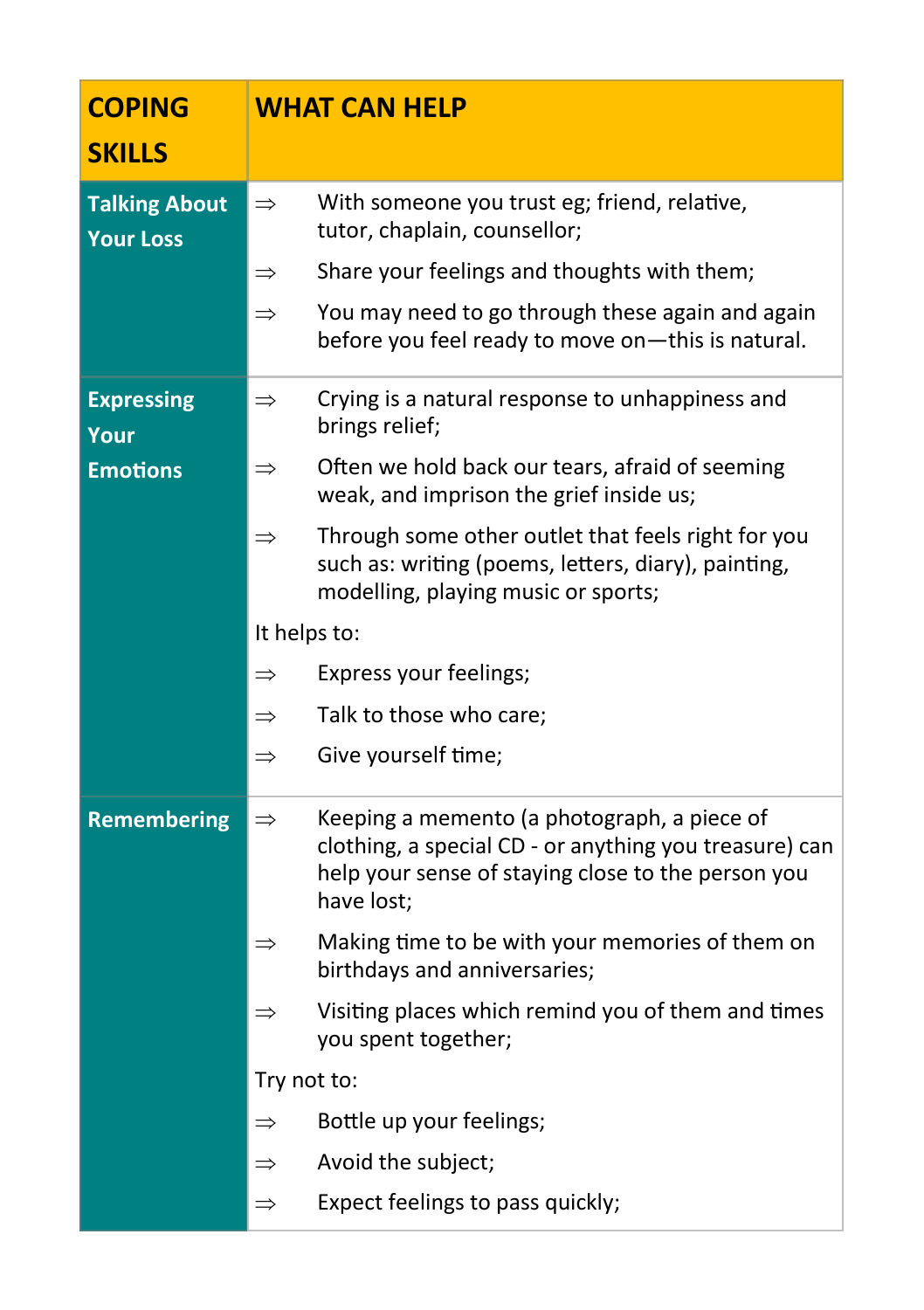| <b>COPING</b><br><b>SKILLS</b>    |               | <b>WHAT CAN HELP</b>                                                                                                                                                                                                                         |
|-----------------------------------|---------------|----------------------------------------------------------------------------------------------------------------------------------------------------------------------------------------------------------------------------------------------|
| <b>Focus on</b><br><b>Reality</b> | $\Rightarrow$ | Attending funerals, returning to the scene, talking to<br>people who know what happened, are all ways that<br>help to make a situation which seems unreal or<br>unbelievable to gradually become more credible,<br>real, and easier to bear; |
| <b>Take Care of</b><br>'You'      | $\Rightarrow$ | Exercise / diet / sleep / support are all important<br>ways of taking care of you;                                                                                                                                                           |
|                                   | $\Rightarrow$ | Drive with extra care;                                                                                                                                                                                                                       |
|                                   | $\Rightarrow$ | Be more careful generally;                                                                                                                                                                                                                   |
|                                   | $\Rightarrow$ | Accidents are more common after severe stress;                                                                                                                                                                                               |
|                                   | $\Rightarrow$ | You may find it harder to concentrate and focus.                                                                                                                                                                                             |